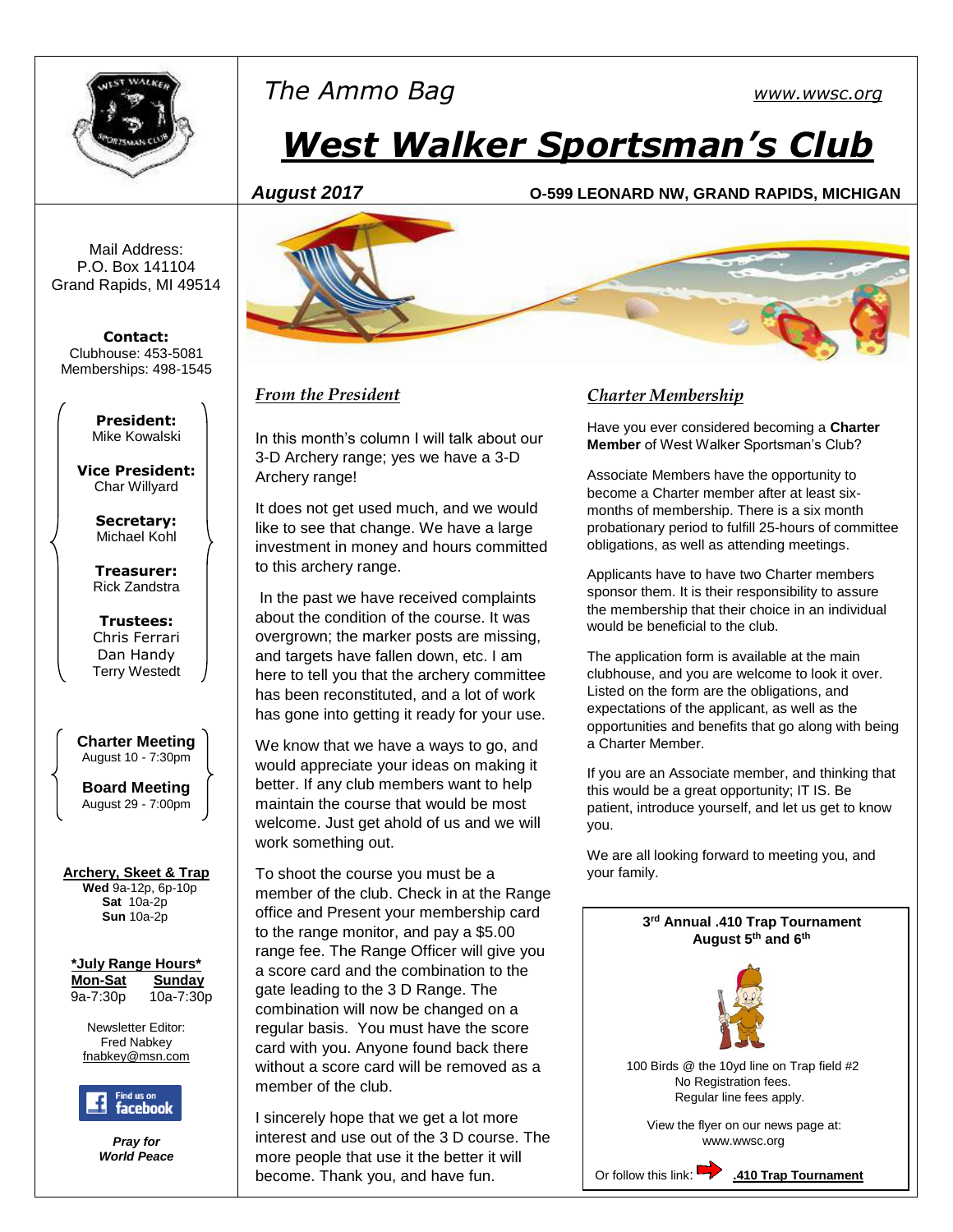#### *Alien Invasion Fun Shoot*



#### **Alien Invasion:** August 26th at 3:00pm

Help defend our planet by shooting down Rockets, space ships, aliens, and planets. 3D Targets 50 Rounds at the Indoor Pistol Range

#### **\$10.00 entry includes dinner**

Saucers – burgers Asteroids – beans Worm holes – pasta salad Moon pies

#### **Sign up by August 20th for another great family event.**

Go to wwsc.org or Click spaceship to see the flyer:



#### *Trap Doubles Tournament Results**by Terry Westedt*

We had nine club members enter the "100 Bird" tournament to try to be the first name on the event plaque that will be located in the clubhouse.

Congratulations to the following shooters:

| <b>First Place</b> | <b>Tom May</b>       | 88 |
|--------------------|----------------------|----|
| Second             | <b>Todd Kamphuis</b> | 77 |
| Third              | Joe Popowich Jr      | 75 |

Thanks to all who participated in this inaugural event, and I hope you come out and shoot it next year also.

#### <u>5-Stand Tournament</u>

#### **WWSC 5-Stand "Hat Shoot"**

September 9-10 and 16-17 100 Bird Top Gun Event

Shoot 5-Stand as many times as you want. Your top 4 scores will determine your event total.

**\*\$5.00 Entry fee \*Sign up for a shooter number at the desk \*Regular line fees apply to each round \*Need not be a member to shoot this event**

\*Event winner will receive a specially embroidered HAT **"West Walker 5-Stand Hat Shoot 2017 Winner"** as the Grand Prize:



### *Red, White & Boom Recap by Gloria Von der Heide*

We rounded out the 4<sup>th</sup> of July holiday with another of our themed pistol shoots at the indoor range, and again everyone had a great time.

Eleven shooters attended the **Red, White, and Boom** fun shoot that had all shooters taking aim at some new reactive targets that consisted of Liberty Bells, flip-flops, dice, and balloons.

After the event all of the shooter were treated to hot dogs, baked beans, potato salad, and red, white, and blue freezer pops.

Every shooter received red, white, and blue patriotic ball cap for attending the event, and thank you to Michael Kohl and Francis Handy for being the Range Safety Officers.

> **Congratulations to the event winners:** First place: **Wyland Gibbs** Second Place: **Nancy Kiel** Third Place: **Dan Handy**



**Photos by: Nancy Kiel**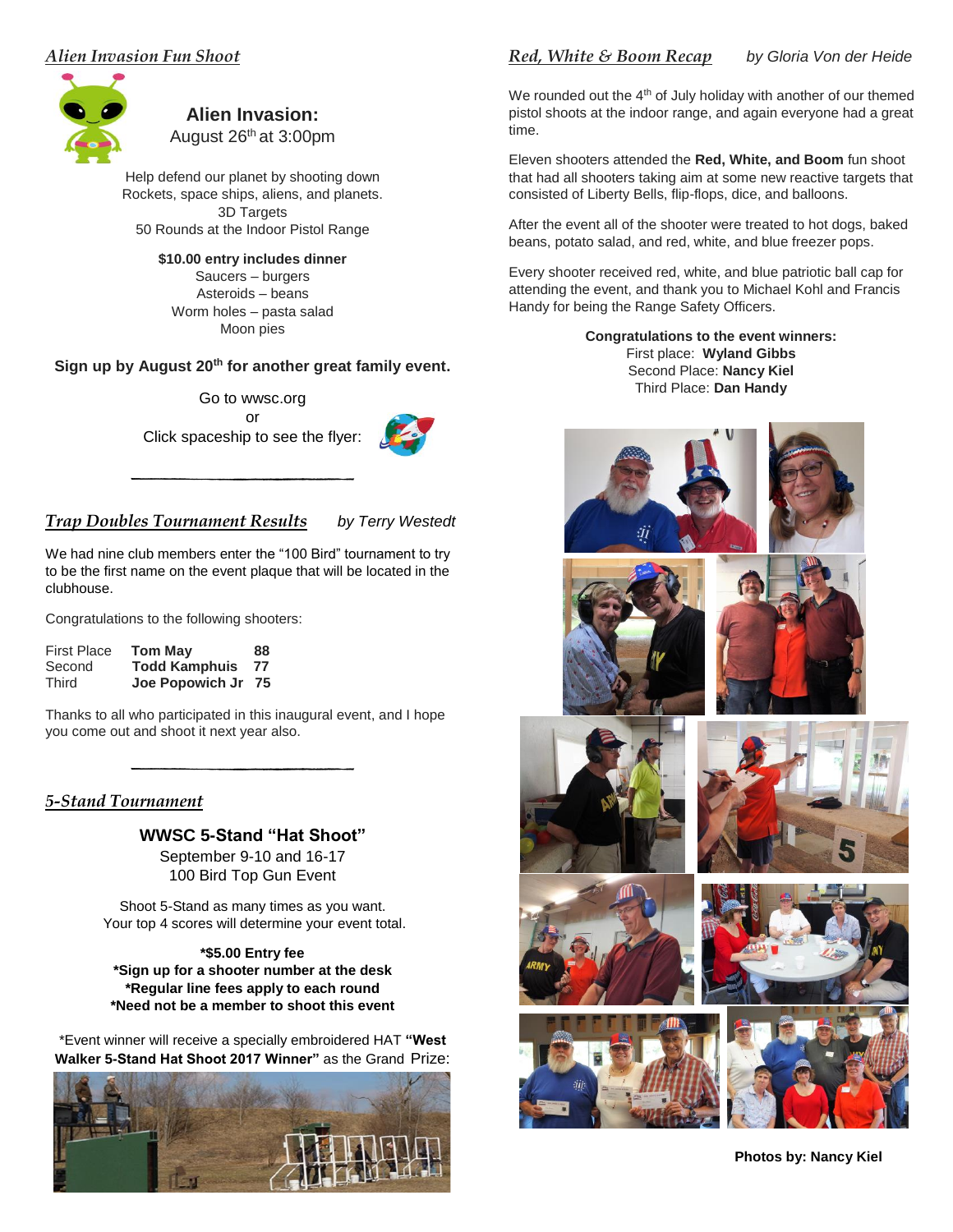#### *Mark Your Calendars*



We have more themed fun shoots planned for September and October. All of these fun events are only \$10.00 and it includes your shooting, a dinner, and door prizes.

You supply your ammo, and your own pistol.

Bring your spouse and your kids, as these are great family events that offer members a chance to get to know each other.

> **Gloria's Birthday Blast September 23rd Haunted West Walker October 28th**

**\*\* Please sign up for these events by the deadlines so we can make arrangements for targets, door prizes, and food.** 

#### *July Straights*

D. Boomstra S 50 20ga

D. Gervais S 50 12ga Pump



- D. Boomstra S 28ga (3)
- 
- 
- 

D. Hankinson S 28ga F. Nabkey S 28ga D. Lachniet T 25 Nathaniel V.D. T 25 T. May T 25 T. Westedt T 25 B. Myers S 16ga B. White S 12ga

## **24th Annual Pulaski Days Golf Tournament Saturday September 30th @ Western Greens**

 **Shotgun start at: 9 am**

 **Four person teams \$50/ Person or \$200/ Team Men's, Women's, and Co-ed Entry deadline September 23, 2017** 

 **www.pulskidays.org Information and Flyer P** [Golf Tournament](http://www.pulaskidays.org/golf-outing)



#### *Out of the Bag* by: Wes Walker

Did you know that in **Michigan the Department of Health and Human Services** (MDHHS) has a policy that bans foster and adoptive parents from possessing or having readily-available firearms for self-defense?

In these homes the foster/adoptive parents are required to keep their firearms locked and stored separately from their ammunition; which must also be locked in storage. This rule also prohibits foster parents from carrying loaded weapons of any kind.

The **Second Amendment Foundation** (SAF) headed by founder and **Executive Vice President Alan M. Gottlieb** has filed a federal lawsuit against the head of the MDHHS for banning foster or adoptive parents from possessing or bearing readily-available firearms for self-defense.

The **SAF** is representing a disabled veteran and his wife in Gogebic, County in the western Upper Peninsula. William Johnson and his wife were told by caseworkers that if they wanted to keep custody of their grandson, he would have to give up some of his constitutional rights and provide the agency with the serial numbers of all of his firearms. If not "there would not be a power struggle, that they would just take his grandson and place him in a foster home."

Brian and Naomi Mason, another set of plaintiffs claim that they would become foster/adoptive parents "but have refrained from doing so, because they know that if they do they would be prohibited from possessing and bearing loaded and functional firearms for self-defense at the risk of their foster children being taken away from them by the State."

The **SAF** filed a similar suit in Oklahoma which resulted in the Oklahoma DHS to re-work its firearm policies with foster/adoptive gun owners.

Hopefully this issue can be resolved here in Michigan and they will not be able to tell someone that they must give up their Constitutional Rights so they can care for their own grandchild.

What hog wash!

| 2017 Big Gun Raffle |                                              |                        |  |  |  |
|---------------------|----------------------------------------------|------------------------|--|--|--|
| Jan                 | <b>Ruger 10/22 Carbine Collectors Series</b> | Jutta Grieves #35      |  |  |  |
| Feb                 | <b>Ruger LCRx 38 Special</b>                 | Michael Kohl #96       |  |  |  |
| Mar                 | T/C Impact .50 cal Camo Weather Shield       | Robert Scarbrough #172 |  |  |  |
| Apr                 | <b>S&amp;W Shield, Ported 9mm</b>            | Jeff McMinn #164       |  |  |  |
| May                 | Winchester SXP 12ga Pump                     | Joe D-Felio #15        |  |  |  |
| Jun                 | Glock 19, Gen4 - 9mm                         | John Neinhouse #195    |  |  |  |
| Jul                 | Savage B-Mag Laminate 17WSM                  | Reuben Kamps #104      |  |  |  |
| Aug                 | Sig Sauer P320 Night Sights, 9mm             |                        |  |  |  |
| Sep                 | Savage 220F 20ga Slug Gun                    |                        |  |  |  |
| Oct                 | Ruger SR1911 SS 45 Auto                      |                        |  |  |  |
| Nov                 | <b>Browning AB3 Composite Stalker 30.06</b>  |                        |  |  |  |
| Dec.                | <b>Springfield EMP .40SW</b>                 |                        |  |  |  |